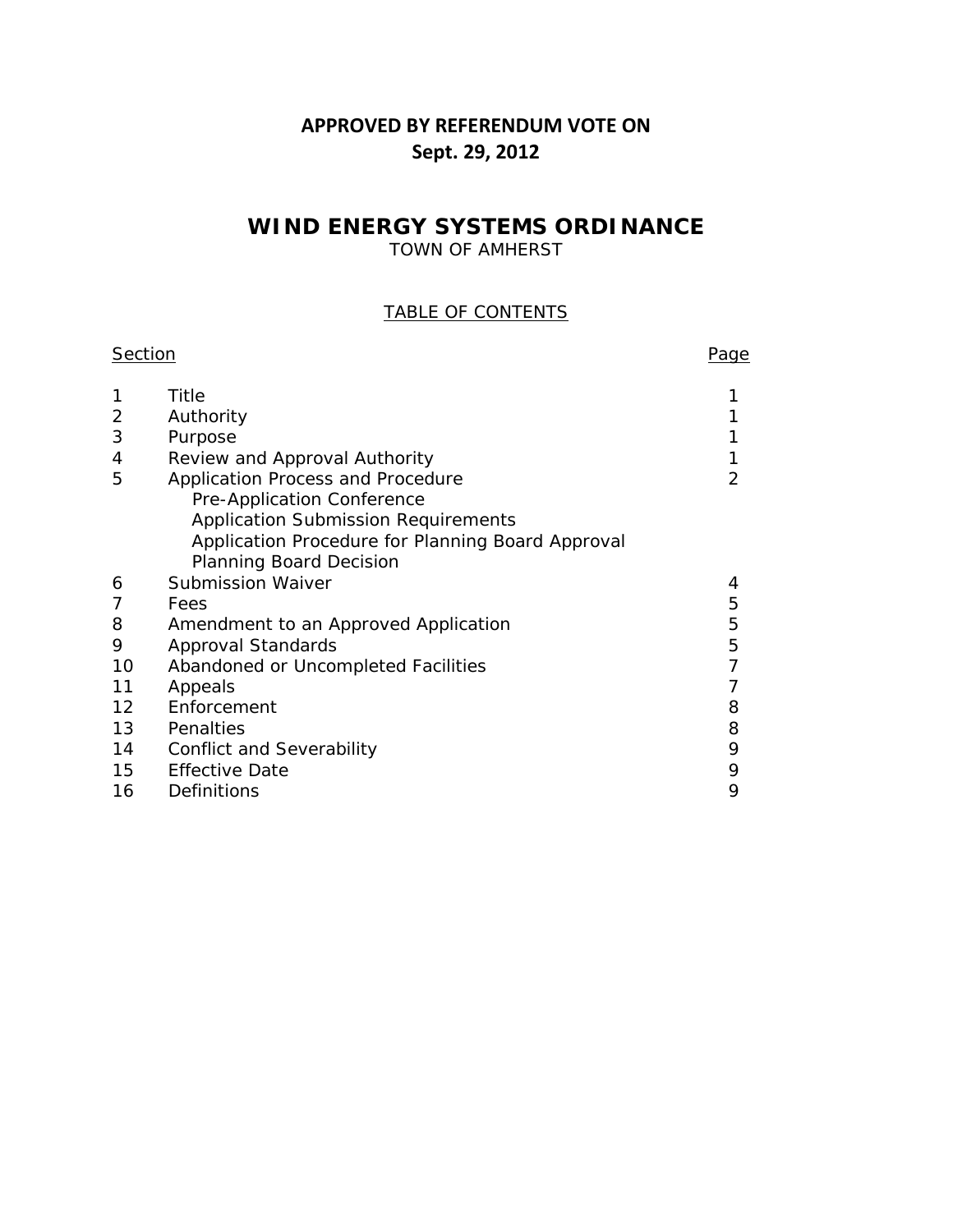TOWN OF AMHERST

#### **Section 1: TITLE**

This Ordinance shall be known as the "Wind Energy Systems Ordinance" of Amherst, Maine (hereinafter referred to as the "ordinance").

### **Section 2: AUTHORITY**

This Ordinance is adopted pursuant to the enabling provisions of Article VIII, Part 2, §1 of the Maine Constitution (Municipal Home Rule), the provisions of 30-A MRSA §3001 (Home Rule), and the provisions of the Planning and Land Use Regulation Act, 30-A MRSA §4312, etc. seq. (*Comprehensive Planning and Regulation, or "Growth Management Act*") and 30-A MRSA §4452 ("Enforcement of Land Use Laws and Ordinances").

#### **Section 3: PURPOSE**

The purpose of this ordinance is to enable the responsible utilization of wind power, while ensuring personal and public health and safety, protecting the environment, preserving private property rights, and protecting the value of property in the vicinity of wind power installations.

To accomplish this purpose, the ordinance requires those who wish to install a wind energy facility to meet certain application requirements, which are detailed in Section 5 below. In summary, there are two processes: one for applicants wishing to construct a facility with a generator capacity greater than 3kW who must meet all of these requirements, and one for applicants seeking to install a system with a generator capacity of 3kW or less who may follow a streamlined process. In both cases, waivers for all requirements except maximum output power, maximum height, minimum setback, and maximum noise level may be requested.

#### **Section 4: REVIEW AND APPROVAL AUTHORITY**

4.1 No new wind energy system and no alteration, expansion or reconstruction of an existing wind energy system, for either residential or commercial use, shall be constructed without the owner or operator first obtaining a permit from the CEO and/or the Planning Board pursuant to this ordinance.

4.1.1 Approval by the Planning Board is required for construction of a new wind energy facility, and for expansion or reconstruction of an existing facility.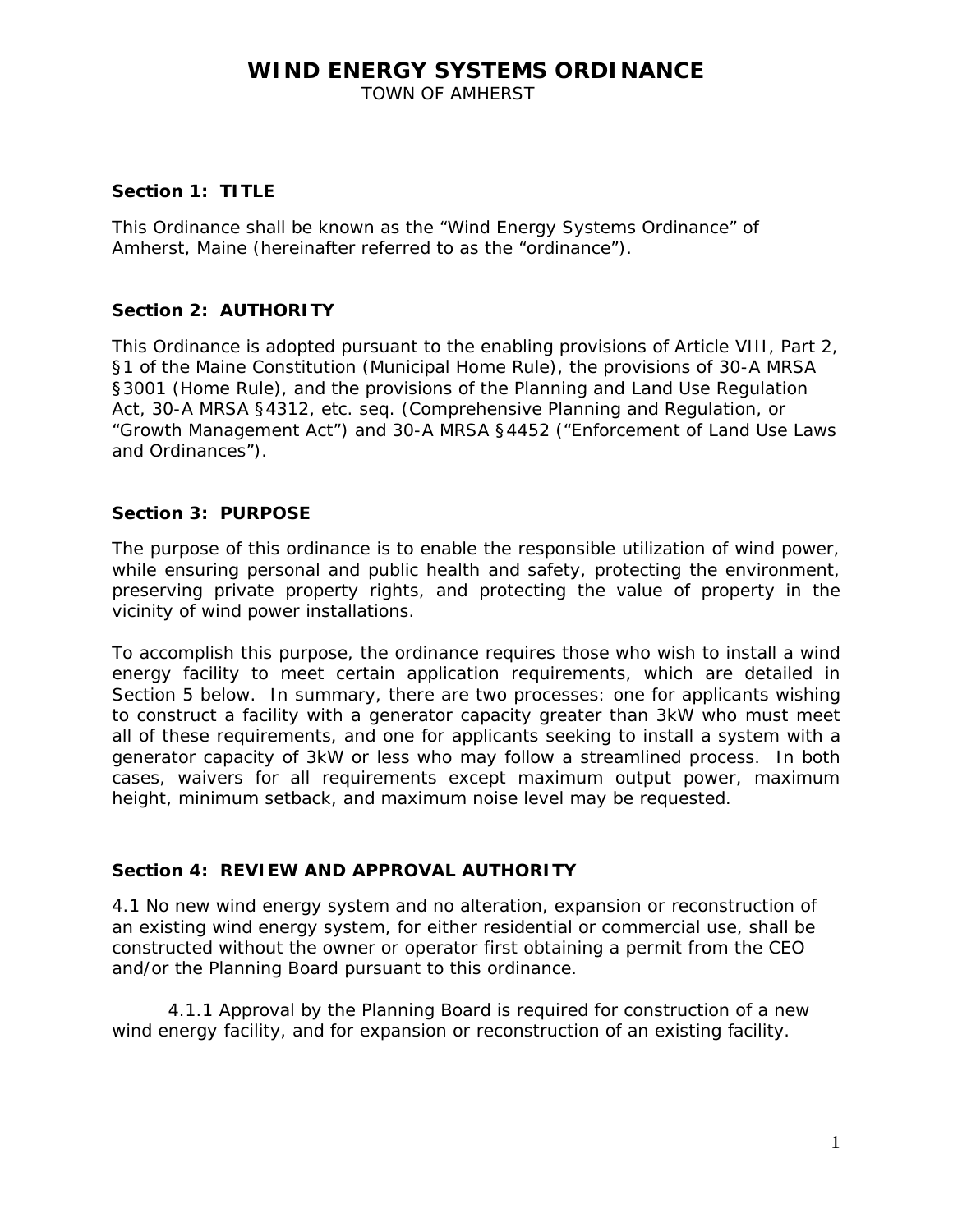TOWN OF AMHERST

4.2 All approvals shall expire within one (1) year of the date of issuance unless work there under is substantially completed. If work is not substantially completed within one (1) year, a new application must be made.

#### **Section 5: APPLICATION PROCESS AND PROCEDURE**

#### 5.1 Pre-Application Conference

All persons seeking approval of the Planning Board under this ordinance shall meet with the CEO no less than thirty (30) days before filing an application. At this meeting the CEO shall explain to the applicant the ordinance provisions as well as the application forms and submissions that will be required under this ordinance.

#### 5.2 Application Submission Requirements

All persons seeking approval of the Planning Board under this ordinance shall submit an application which includes the following information:

5.2.1 Documentation of the applicant's right, title or interest in the property on which the facility is to be sited, including the name and address of the property owner and the applicant.

 5.2.2 List of names, addresses, tax map with location of proposed tower marked, and lot number of all property owners abutting the applicant's property.

5.2.3 A USGS quadrangle map, sized to 8½"x 11", of the property on which the wind energy system is proposed, with the general area cross-hatched or otherwise demarcated.

5.2.4 A project description, which includes specific information on the type, size, tower type and height, rotor material and diameter, the rated power output, performance, safety and noise, and the manufacturer and model number of the wind energy system.

5.2.5 A site plan of the subject property showing the planned location of the wind energy system as well as the location of and distance in feet to:

- (a) setback line
- (b) adjacent property lines
- (c) all roads and driveways
- (d) easements
- (e) rights of way
- (f) habitable structures
- (g) utility lines
- (h) great ponds, streams and all wetlands
- (i) proposed access roads
- (j) significant wildlife habitat (as defined in Title 38 MRSA Sec. 480B(10))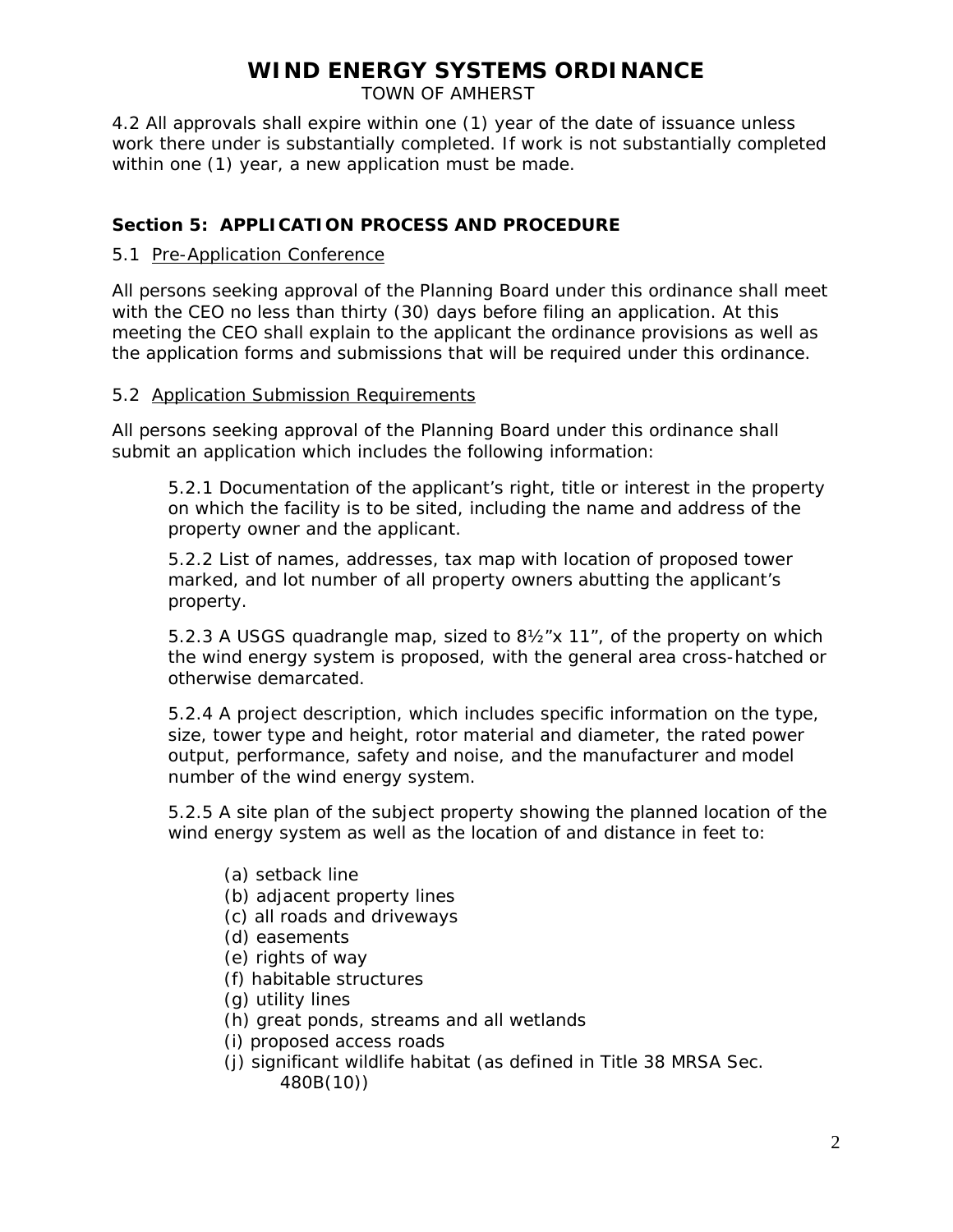TOWN OF AMHERST

- (k) erosion control (as outlined in the Maine Erosion and Sediment Control Law, Title 38 MRSA Sec. 420-C)
- (l) all other structures

5.2.6 Documentation of the pre-construction ambient low-level sound (dbC) measurements at the wind energy system owner's property boundaries performed by a properly credentialed professional at the applicant's expense. This requirement may not be waived for a wind energy system greater than 3kW.

5.2.7 If a connection to the publicly regulated utility grid is proposed, a copy of the contract between applicant and utility verifying that the proposed connection is acceptable, and/or other evidence making clear that the utility is aware of the proposed connection and finds it acceptable.

5.2.8 For a wind energy facility with a generator capacity of 10kW to 50kW, a sample form of a surety (bond), to be approved by the Planning Board, in an amount sufficient to cover the costs of site improvements and the costs of removal should the facility be abandoned or uncompleted in accordance with Section 10. That bond shall specify that the municipality shall be notified by the bonding agent of any cancellation or reduction of the surety. The Planning Board shall specify how much of the surety is allocated to completion of the facility and how much to removal of an abandoned or uncompleted facility. It is a condition of approval that a certified copy of the actual suretybond be filed with the Town within forty-five (45) days of approval.

5.2.9 For a wind energy facility planned with community participation, the applicant must demonstrate that substantial community benefits will accrue to the town as a result of the construction and operation of the facility. In addition to any other demonstration of community benefits, including significant tangible benefits provided for in a community benefits agreement entered into by the applicant and the town, the applicant must identify the tax value, direct payments or other financial benefits to be realized and the form and duration of such benefits, the short-term and long-term jobs to be created, and the infrastructure enhancements or other economic benefits to be realized and the duration of such benefits.

5.2.10 The Planning Board may require scenic information for a wind energy system consisting of one or more of the following:

(a) A visual analysis composed of elevation drawings of the proposed wind energy system and any other proposed structures, showing height above ground level. The analysis shall also indicate the color treatment of the system's components and any visual screening incorporated into the site that is intended to lessen the system's visual prominence.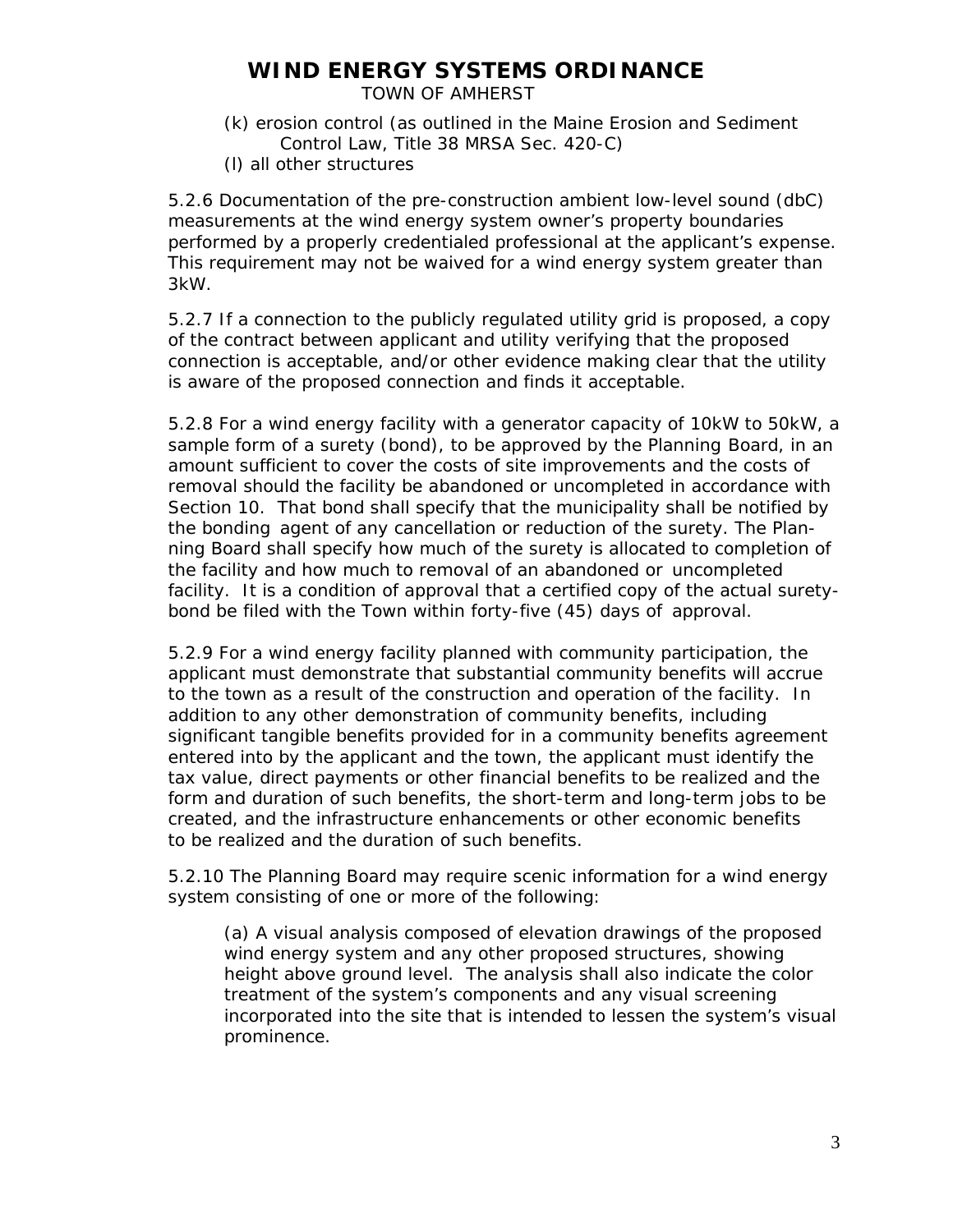TOWN OF AMHERST

(b) A landscaping plan indicating the proposed placement of the facility on the site; location of existing trees and other significant site features; and the method of fencing, if any.

(c) A narrative discussing the extent to which the wind energy system would be visible from a designated scenic resource, the tree line elevation of vegetation within two thousand (2,000) feet and the distance to the proposed facility from the designated scenic resource's noted viewpoints as identified in the Amherst Comprehensive Plan or other ordinances.

(d) A graphic mock-up of the proposed system from the four directions: North, South, East, West.

### 5.3 Application Procedure for Planning Board Approval

 5.3.1 Seven (7) copies of the application shall be filed with the CEO at least two (2) weeks prior to the scheduled Planning Board meeting for review. The application shall be accompanied by the permit application fee (Section 7.1). Within forty-five (45) days of the filing of an application, the Planning Board shall review the application and determine if the application meets the submission requirements. The Planning Board shall review any requests for a waiver from the submission requirements submitted pursuant to Section 6 and shall act on these requests prior to determining the completeness of the application.

5.3.2 If the application is complete, the CEO shall notify the applicant in writing of this determination. If the application is incomplete, the CEOshall notify the applicant in writing, specifying the additional materials or information required to complete the application.

 5.3.3 The Planning Board shall hold a public hearing within thirty (30) days of the date on the notice from the CEO to the applicant that the application was deemed complete. The Planning Board shall publish the time, date and place of the hearing at least one (1) time at least seven (7) days prior to the hearing in a newspaper of area-wide circulation. Abutting property owners shall be notified by registered mail by the Town of the hearing. Failure on the part of any abutter to receive such notice shall not be grounds for delay of any consideration of the application nor denial of the project.

### 5.4 Planning Board Decision

Within thirty (30) days of the public hearing, or within another time limit as may be otherwise mutually agreed upon by the Planning Board and the applicant, the Board shall approve, approve with conditions or deny the application in writing, together with the findings on which that decision is based.

### **Section 6: SUBMISSION WAIVER**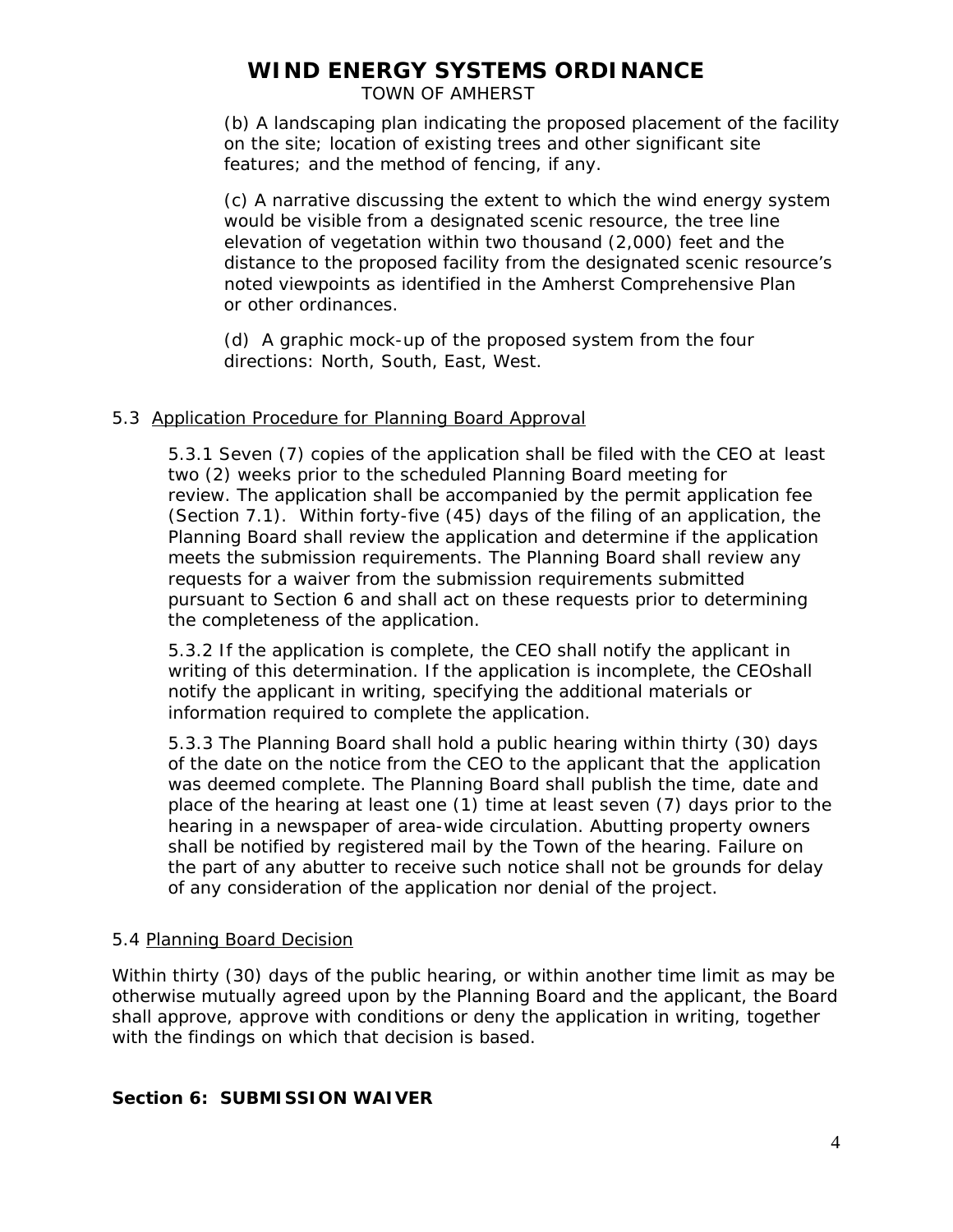TOWN OF AMHERST

The Planning Board may waive any of the submission requirements in Section 5 based upon a written request of the applicant submitted at the time of application. A waiver of any submission requirement may be granted only if the Planning Board finds in writing that due to special circumstances of the application the information is not required to determine compliance with the standards of this ordinance.

#### **Section 7: FEES**

7.1 Application Fee. An application for Planning Board approval shall include payment of an application fee of one hundred dollars (\$100) for a wind energy system under 3kW and two hundred fifty dollars (\$250) for a wind energy system 3kW up to 50kW. The application shall not be considered complete until this fee is paid.

7.2 Site Visit Fee. The application fee covers two site visits by the CEO. In the event that additional visits are required to ensure compliance with the application and construction process, there will be a charge of seventy-five dollars (\$75) per visit payable within fifteen (15) days of the visit.

7.3 Planning Board Review Fee. In addition to the application fee required under Section 7.1 above, the Planning Board may require an applicant to deposit, in advance, with the Town Treasurer, a sum determined by the Planning Board to be sufficient to reimburse all outside costs to be incurred by the Planning Board in its review of the application. Such costs may include, but are not limited to, costs of professional surveying, engineering and legal assistance as needed by the Planning Board pursuant to their review of the application. The purpose of such outside services shall be to provide independent technical advice to the Planning Board when, in the opinion of the Planning Board, the public interest or issues raised by the application may require it. In the event the Planning Board's actual outside review costs exceed the initial cost estimate, the Planning Board will require the applicant to deposit additional funds with the Town Treasurer. All funds shall be deposited in a non-interest bearing escrow account and any portion not used shall be returned to the applicant within thirty (30) days of the Planning Board's decision.

### **Section 8: AMENDMENT TO AN APPROVED APPLICATION**

Any changes to an approved application must be approved by the Planning Board, in accordance with Section 4. If there is a transfer of ownership before or during the building phase, the new owner shall meet with the Planning Board.

### **Section 9: APPROVAL STANDARDS**

An application for approval by the Planning Board under Section 4 must meet the following standards.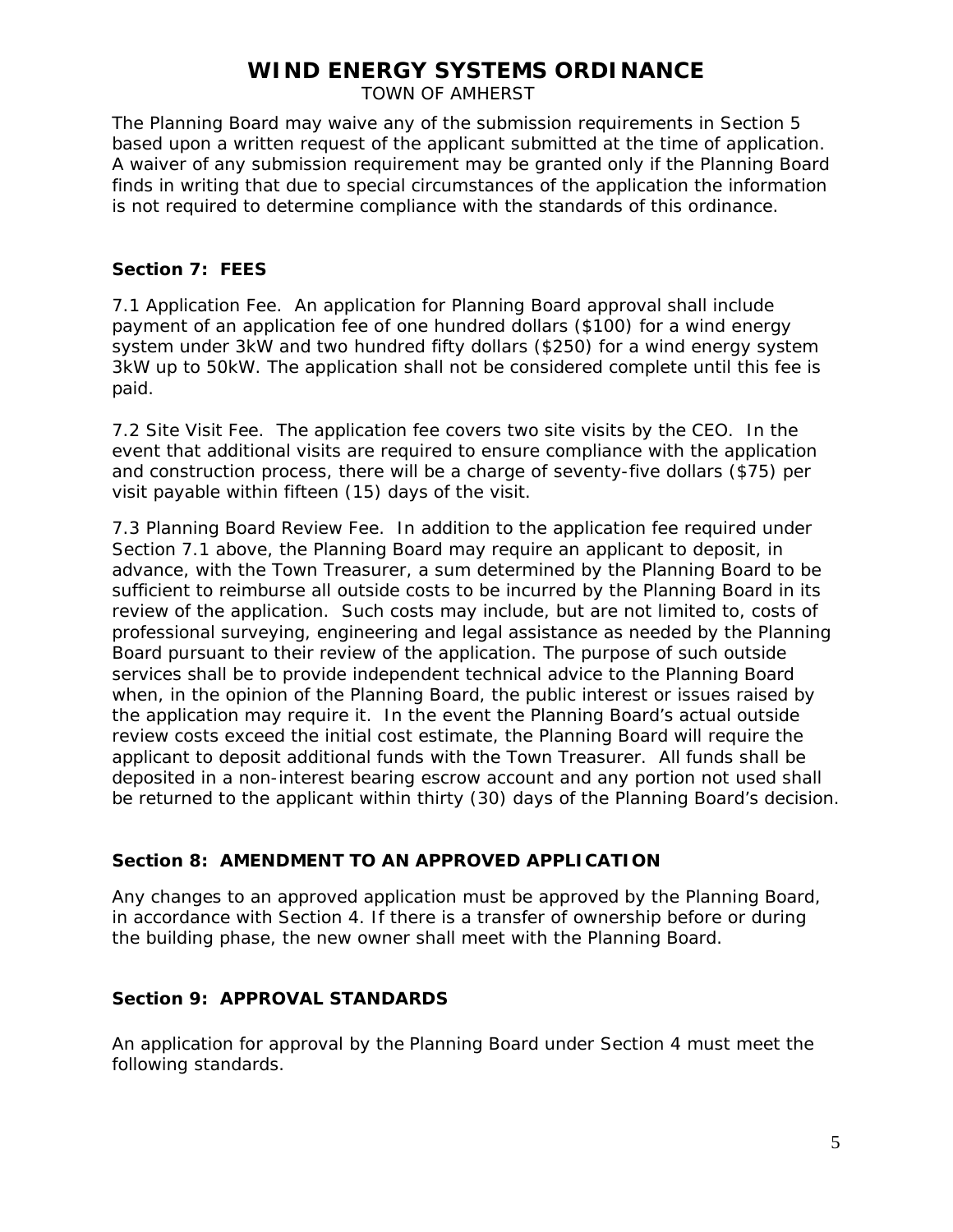TOWN OF AMHERST

9.1 Output Power. The maximum nameplate capacity of a new wind energy system shall be 50kW. This section is not subject to waiver.

9.2 Height. A new wind energy system shall have a maximum tower height of 100 (one hundred) feet. This section is not subject to waiver.

9.3 Setback. The tower of a new wind energy system shall be set back from all adjoining property lines, roads, easements and rights-of-way, except the wind energy systems direct access road, a minimum distance equal to one and one-half (1½) times the maximum height of the tower and blade height (when blades at the highest point in their arc) as measured from the ground. This section is not subject to waiver.

#### 9.4 Sound levels

9.4.1 A new wind energy system shall not exceed 35dBA for any continuous five (5) minute period as measured anywhere beyond the property boundaries of the wind energy system's owner/operator or on the adjoining properties, including the adjoining property lines and habitable structures, except during short-term (12 hours or less) weather events, even if mitigation waivers are in effect for these adjoining properties. This section is not subject to waiver.

9.4.2 A new wind energy system shall emit no additional dBC (low level) sounds beyond the property boundaries of the wind energy system's owner/operator at any time. (See Section 5.2.6)

#### 9.5 Design

9.5.1 The guy wires of a tower shall have safety-covered sheeting or rigging cable covers for a minimum of fifteen (15) feet above the ground.

9.5.2 The WES shall be equipped with both manual and automatic overspeed controls.

9.5.3 The WES shall be designed, sited and constructed to prevent the disruption or loss of emergency or private radio, telephone, television, internet connections or similar signals beyond the site. If it is demonstrated that the system is causing interference with such communications, the system operator shall promptly eliminate the interference or cease operation of the system.

9.5.4 The WES shall be designed and installed such that unauthorized public access via step bolts or a ladder is prevented for a minimum of fifteen (15) feet above the ground.

9.5.5 The WES shall have a non-visually reflective surface to minimize any visual disruptions.

9.5.6 All on-site electrical wires associated with the WES shall be installed underground except for 'tie-ins' to any public utility company transmission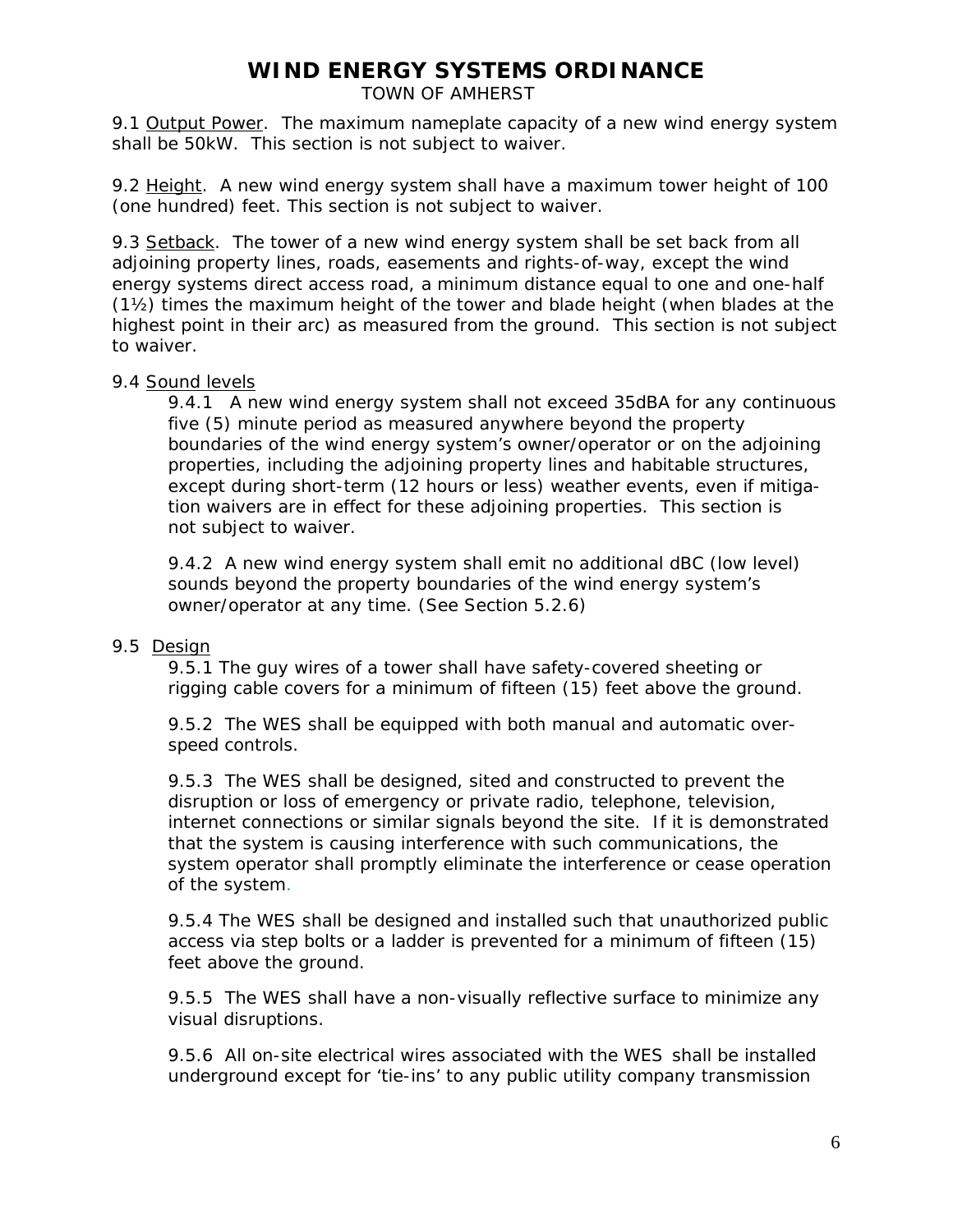TOWN OF AMHERST

poles, towers and lines. This standard may be modified if the project terrain is determined to be unsuitable for underground installation.

9.5.7 The WES shall not be lighted unless required by the FAA.

9.5.8 The WES shall not display any permanent or temporary signs, writing, symbols, logos or any graphic representation of any kind except for signs at ground level identifying the turbine manufacturer, the owner/operator, emergency contact information, and appropriate warnings as required by national, state, and local laws.

9.5.9 The WES shall have an automatic braking, governing or feathering system to prevent uncontrolled rotation and a manual service disconnect within reach of the ground.

9.6.10 Shadow flicker shall be limited to the facility property at all times.

9.5.11 The minimum distance between the ground and between a structure's roof and any moving part of a new WES shall be fifteen (15) feet and eight (8) feet, respectively.

### **Section 10: ABANDONED OR UNCOMPLETED FACILITIES**

10.1 Abandoned Facilities. A wind energy system facility which is not generating electricity for a continuous period of twelve (12) months shall be considered abandoned. The CEO shall notify the owner of an abandoned facility in writing and order the removal of the facility within ninety (90) days of receipt of the written notice. The owner of the facility shall have thirty (30) days from the receipt of the notice to demonstrate to the CEO that the facility has not been abandoned. If the owner fails to do so, the owner shall have sixty (60) days to remove the facility. If the facility is not removed within this time period, the municipality may remove the facility at the facility owner's expense, the cost of which shall first come from any surety or bond in favor of the municipality under Section 5.2.8.

10.2 Uncompleted Facilities. A wind energy system facility which does not contain all lot improvements and landscaping in accordance required under this ordinance by the time it goes into operation shall be considered uncompleted. The CEO shall notify the owner of the facility in writing and order the completion of said facility within ninety (90) days of receipt of the written notice. If the facility is not completed within this time period, the municipality may undertake all uncompleted lot improvements and landscaping at the owner's expense, the cost of which shall first come from any surety bond in favor of the municipality under Section 5.2.8.

10.3 Release of Surety/Bond. Upon removal of the wind energy system facility or the completion of said facility, as the case may be, the facility owner may apply to the Planning Board for release of a part or all of the surety bond. The request shall not be unreasonably withheld so long as the facility has been removed or completed to the satisfaction of the Planning Board.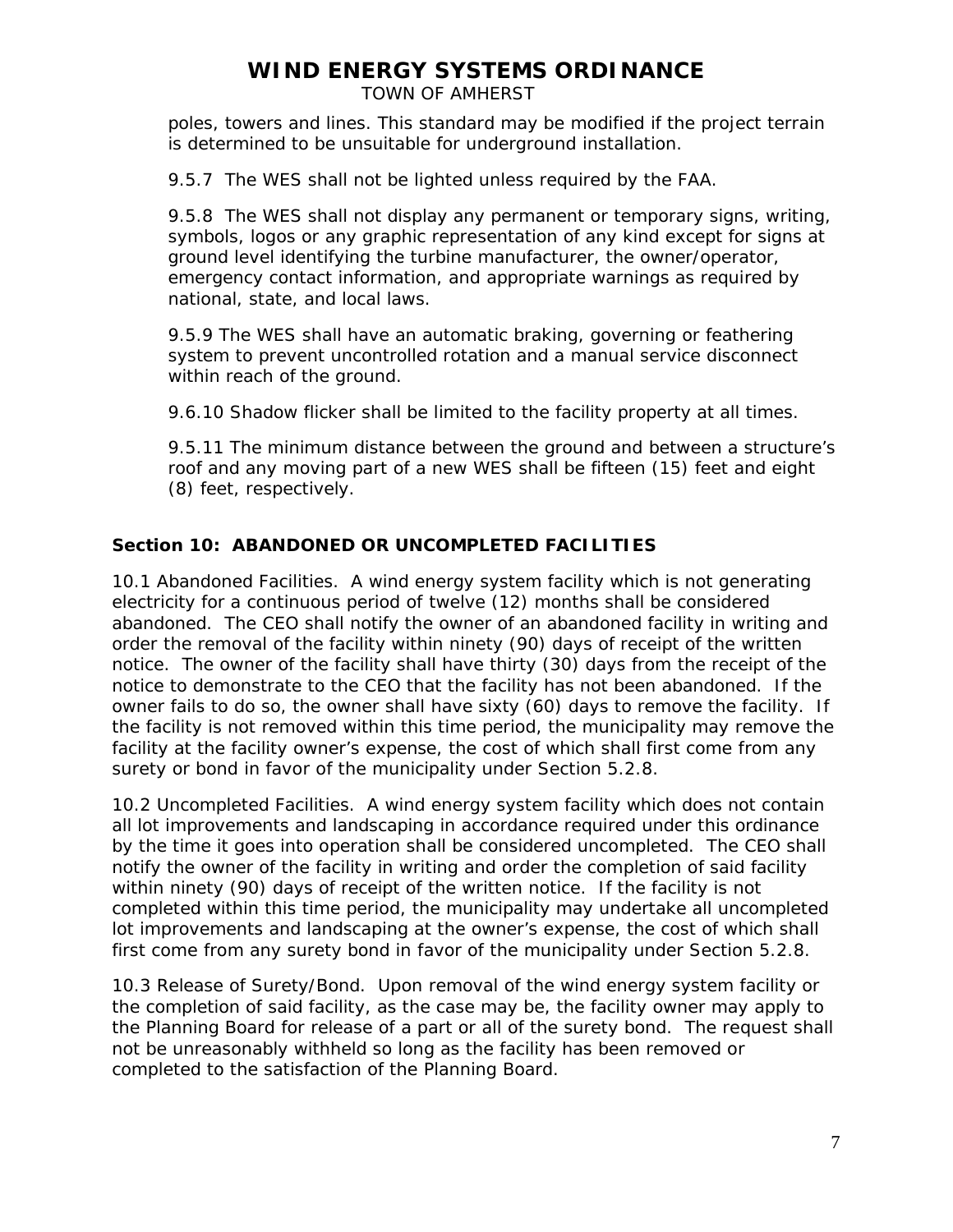TOWN OF AMHERST

### **Section 11: APPEALS**

Any appeal by any aggrieved party with standing from any decision of the Planning Board to approve, approve with conditions or deny any application made under this ordinance, including any enforcement action or inaction alleged under Section 14 of this ordinance, shall be to the Board of Appeals, said appeal to be filed within thirty (30) days of the written decision, action or failure or refusal to take action complained of. Within thirty (30) days, the Board of Appeals may affirm the decision, enforcement action or inaction, or remand the decision or action or inaction back to the Planning Board. The Planning Board will have fifteen (15) days to respond. If not satisfied with the actions of the Board of Appeals, appeals may be made to Superior Court in accordance with Rule 80(B) of the Maine Rules of Civil Procedure within forty-five (45) days of the written decision of the Board of Appeals.

#### **Section 12: ENFORCEMENT**

12.1 Any violation of this ordinance shall be deemed to be a nuisance.

12.2 The CEO, as appointed by the Board of Selectmen, shall enforce this ordinance. If the CEO finds that any provision of this ordinance has been violated, the CEO shall notify in writing the person responsible for such violation, indicating the nature of the violation and ordering the action necessary to correct it. The CEO may take any other legal action to ensure compliance with this ordinance.

12.3 Upon complaint of any neighboring resident affected by the wind energy system's sounds, ambient and maximum permitted sound measurements shall be performed by an agent designated by the CEO or the Planning Board. The agent's report shall be submitted to the Planning Board for review. The fee for this service shall be paid by the complainant unless the maximum permitted decibel level has been exceeded, in which case, the Town shall pay the fee. The current owner of the system shall correct the violation and reimburse the Town for the fee for the noise level measurements within thirty (30) days of notice by the CEO. If the maximum decibel reading anywhere on the complainant's property is exceeded, the installation shall be considered a nuisance and must be corrected within ninety (90) days from notification of the violation and, if the violation cannot be corrected, the wind energy system shall be removed or re-located.

12.4 The Board of Selectmen is authorized to enter into administrative consent agreements for the purpose of eliminating violations of this ordinance and recovering fines without court action. Such agreements shall not allow a violation of this ordinance to continue unless there is clear and convincing evidence that the violation occurred as a direct result of erroneous advice given by an authorized municipal official upon which the applicant reasonably relied to their detriment and there is no evidence that the owner acted in bad faith and/or that the removal of the violation will result in a threat to public health and safety or substantial environmental damage.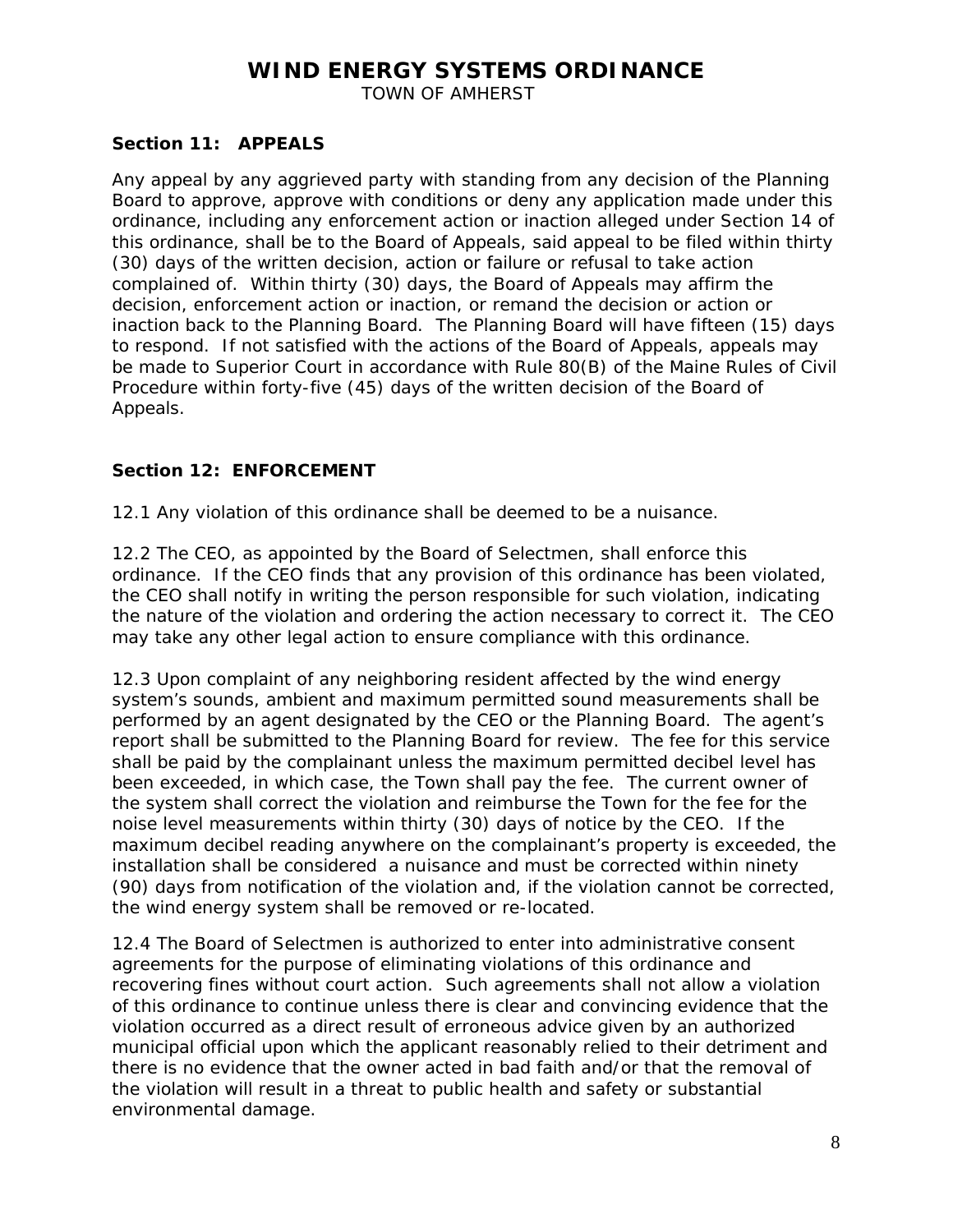TOWN OF AMHERST

### **Section 13: PENALTIES**

Any person or company that owns or controls any building or property connected with a wind energy system that violates this ordinance shall be liable for civil penalties in accordance with Title 30-A MRSA §4452. Each day such a violation continues after notification by the CEO shall constitute a separate offense. Each offense shall be subject to civil penalties, orders to correct violations and attorney and expert witness fees in accord with Title 30-A MRSA §4452. (See Section 12.)

### **Section 14: CONFLICT AND SEVERABILITY**

14.1 Conflicts. Whenever a provision of this ordinance conflicts with or is inconsistent with another provision of this ordinance or of any other ordinance, regulation or statute administered by the municipality, the more restrictive provision shall apply.

14.2 Severability. The invalidity of any part of this ordinance shall not invalidate any other part of this ordinance.

### **Section 15: EFFECTIVE DATE**

This ordinance becomes effective immediately upon passage by the Town.

### **Section 16: DEFINITIONS**

Ambient sound: All sound present in a given environment, which is a composite of sounds from many sources, near and far, intermittent and steady, including the wind system facility once it is constructed and operating.

Applicant: The legal entity, including successors and assigns, applying for a permit under this ordinance.

dB (decibel): A measurement of sound level, L. L is defined in decibels (dB) as  $L =$ 20  $log_{10}$  (P<sub>rms</sub>/P<sub>0</sub>) dB, where P<sub>rms</sub> is the root-mean-square pressure of the sound measured in Pascals (Pa), and  $P_0$  is the reference threshold of human hearing (2 x  $10^{-5}$  Pa or 20  $\mu$ Pa).

dBA: The accepted unit of measurement for environmental sound pressure determinations. When the total sound pressure is integrated over the entire audible spectrum, a weighting factor is used which de-emphasizes both low and high frequencies. The formulas for this correction may be found in ANSI standard publications, and such corrections are built into most instruments used in field measurement. (Note: Measurement equipment should be calibrated for both dBA and dBC measurements and corrected and interpreted using NIOSH Method #2. The latter is defined in: Berger, E. H. (1980), *Sound Vibration* 14(1), 6-7.) While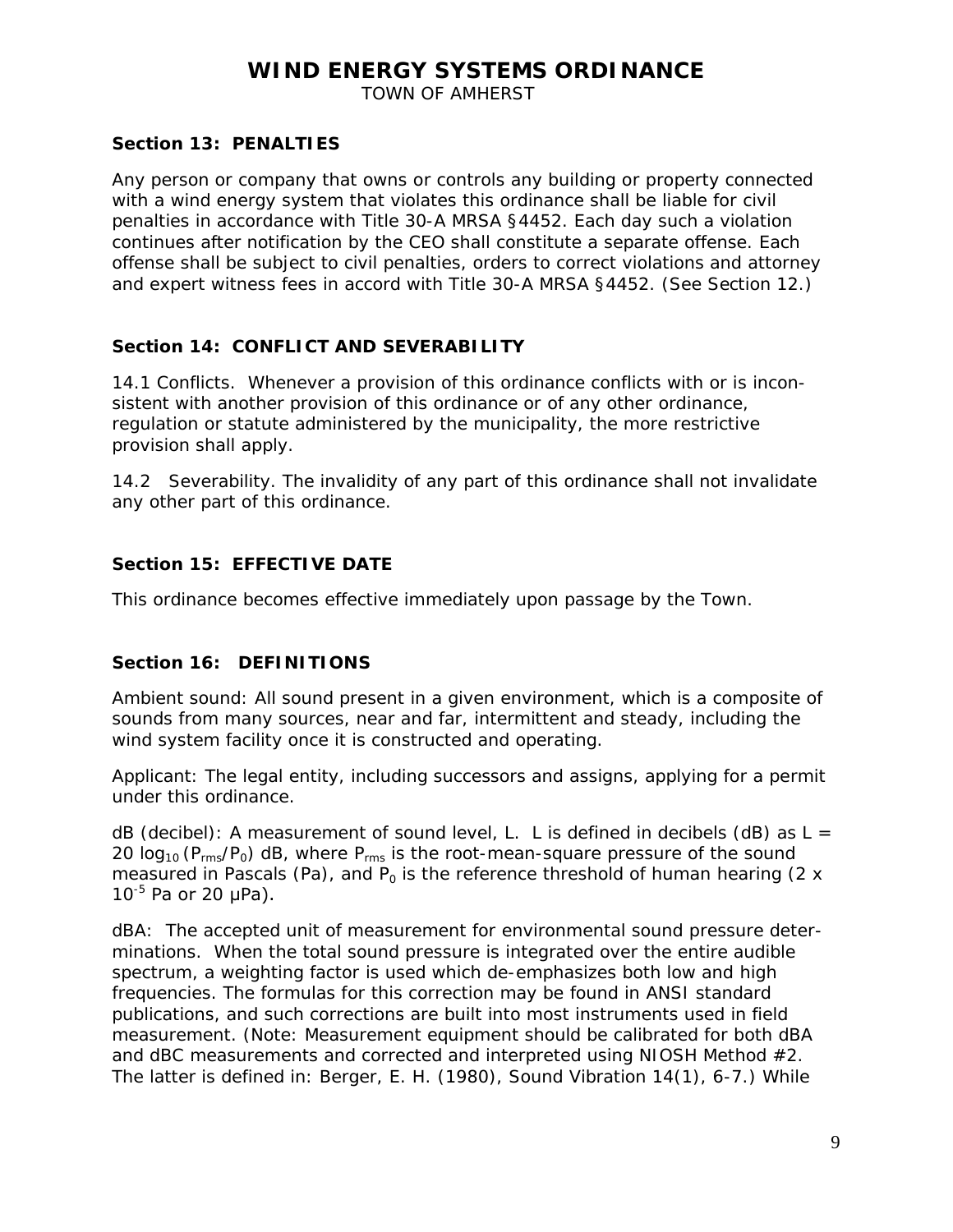TOWN OF AMHERST

this measure is the commonly used standard, it may not adequately account for the low frequency noise produced by wind turbines.

 $dBC:$  The measure of ambient sound pressure and the integral of  $P_{rms}$  weighted by a function that is essentially flat over the audible range of frequencies.

Guy wire: A tensioned cable between the tower and the ground or other surface for lateral support.

Height: The vertical measurement of the tower from the base of the tower to the top of the tower.

kW: Power expressed in kilowatts.

Lot: A parcel of land undivided by any street or public road.

Nameplate capacity: The electrical power rating of an individual wind turbine, as certified by the turbine manufacturer, normally expressed in watts, kilowatts (kW), or megawatts (MW).

Properly credentialed professional: A professional acoustical engineer who is a member of the Institute of Noise Control Engineering (INCE) or who possesses some comparable qualification.

Scenic resource: Either a scenic resource of state or national significance, as defined in 35-A MRSA §3451(9) or a scenic resource of local significance located within the municipality and identified as such in a comprehensive plan, open space plan or scenic inventory adopted by the municipal legislative body.

Shadow flicker: Alternating changes in light intensity caused by the rotating elements of a wind energy facility.

Short-term weather event: Any storm lasting twelve (12) hours or less.

Structure: Anything built for the support, shelter or enclosure of persons, animals, goods or property of any kind.

Substantially completed: 90% of total construction is completed.

Tower: The free-standing or guy-wired structure on which a wind energy conversion system is mounted.

Turbine: A rotating device used to convert the physical energy exerted by wind passing across its blades into electrical energy.

Wind energy facility (WEF) or system (WES): All equipment, structures, roads and power lines that together form a system for the production of electrical power using ambient wind as the source of motive power.